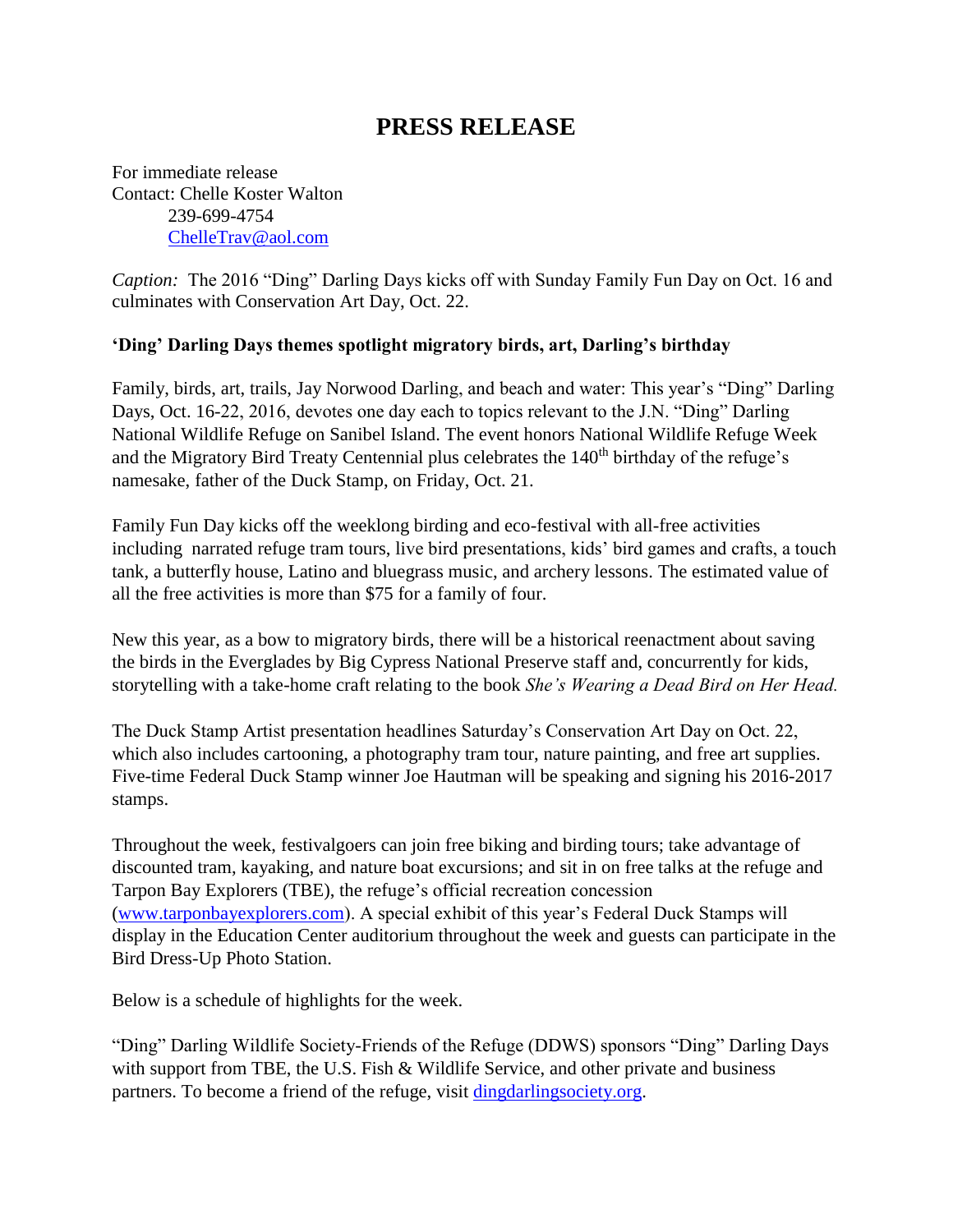For a full "Ding" Darling Days schedule, visit [www.dingdarlingdays.com,](http://www.dingdarlingdays.com/) or call 239-472-1100.

## **'DING' DARLING DAYS HIGHLIGHTS**

#### **Sunday, Oct. 16 FAMILY FUN DAY 10:45am- 4pm** *All FREE events at "Ding" Darling Visitor & Education Center*

FREE Giveaways FREE Live Bird Presentations FREE Bird Games

### *Continuous and FREE throughout the day*

- Refuge Tram Tours
- Introduction to Archery Clinics
- Jim Sprankle Bird-Carving Demos
- Butterfly House
- Touch Tank
- Hands-On Bird Crafts
- Hot Dogs

### **Monday, Oct. 17-Saturday, Oct. 22**

Free and discounted birding, tram, biking, hiking, kayaking, and nature boat excursions. Free Bird Dress-Up Photo Station in the Visitor & Education Center 10% of select bird gifts in the Refuge Nature Store

#### **Monday, Oct. 17 MIGRATORY BIRD DAY**

FREE Feather Wars: The Plume Trade historic presentation FREE Refuge Reddish Egret Study presentation

#### **Tuesday, Oct. 18 BEACH & WATER DAY**

FREE Ongoing Stand-Up Paddleboard Clinics FREE Birding Beach Walk at Perry Tract FREE Save Our Seabirds presentation

## **Wednesday, Oct. 19 WALK THE TRAILS DAY**

FREE Ongoing Animal Olympics at Bailey Tract FREE Bunche Beach Birding Tram FREE From the Nest photo presentation

## **Thursday, Oct. 20 INTERNATIONAL BIRDERS FILM FESTIVAL**

FREE Ongoing Stand-Up Paddleboard Clinics FREE Showings of five films featuring birds from different continents

## **Friday, Oct. 21 "DING" DARLING'S 140TH BIRTHDAY**

FREE All-Day Wildlife Drive admission for bikers & hikers only